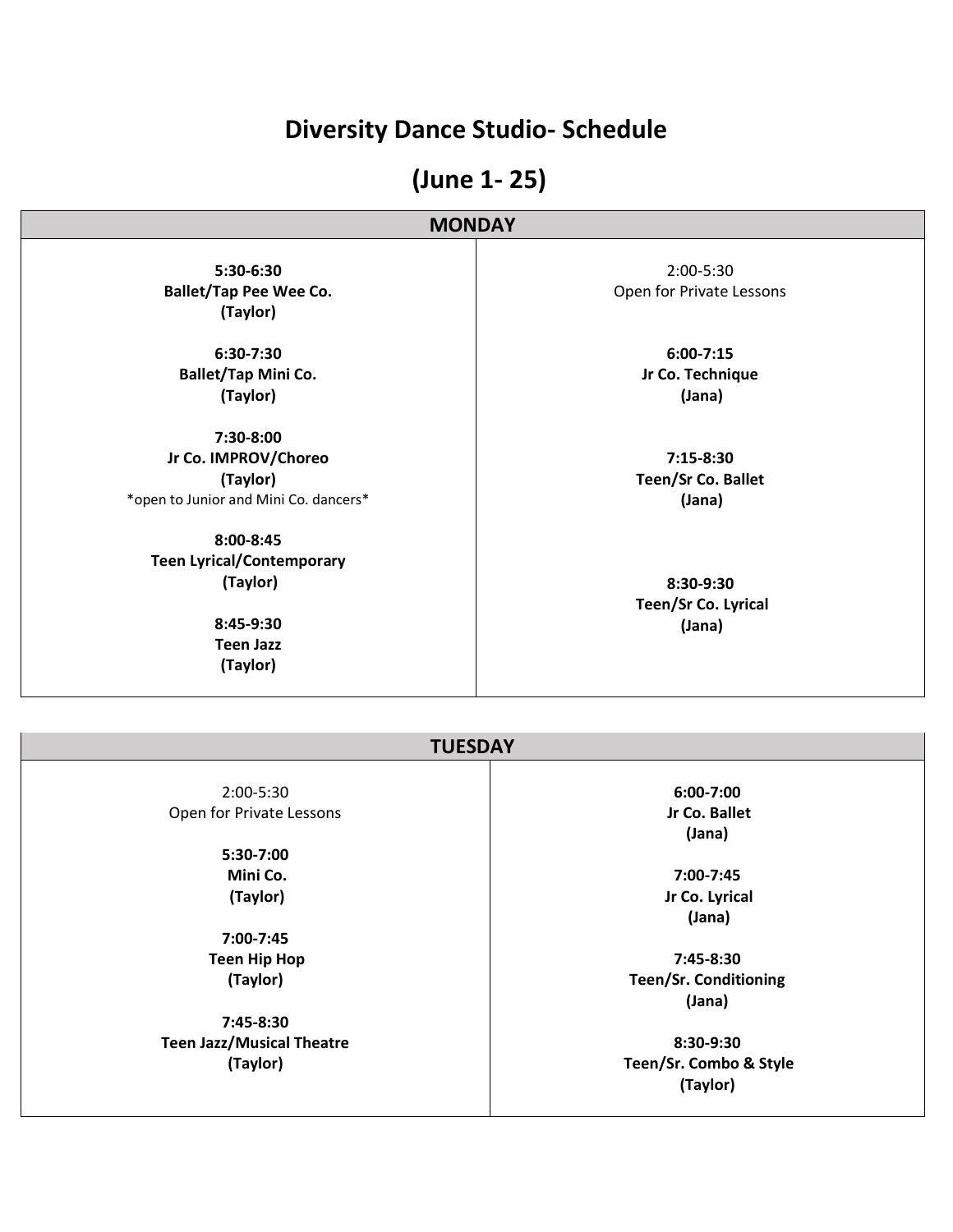| <b>WEDNESDAY</b>            |                          |
|-----------------------------|--------------------------|
| $5:15-6:00$                 |                          |
| <b>Ballet/Tap-Preschool</b> | 2:00-5:00                |
| (Taylor)                    | Open for Private Lessons |
| $6:00 - 6:45$               |                          |
| Hip Hop 6-9                 | 5:00-6:00                |
| (Taylor)                    | Ballet/Tap-6-9           |
|                             | (Jana)                   |
| 7:15-8:00                   |                          |
| <b>Teen Hip Hop</b>         | $6:00-7:15$              |
| (Taylor)                    | Jr Co. Jazz              |
|                             | (Jana)                   |
| 8:00-8:45                   |                          |
| <b>Teen Ballet</b>          |                          |
| (Taylor)                    |                          |
|                             |                          |
| 8:45-9:30                   |                          |
| <b>Teen Style Class</b>     |                          |
| (Taylor)                    |                          |
|                             |                          |
|                             |                          |
|                             |                          |

#### **THURSDAY**

**5:15-6:00 Hip Hop (6-9) (Taylor)**

**6:00-7:00 Jazz/Lyrical (7-10) (Taylor)**

**7:00-8:00 J azz/Lyrical (11-13) (Taylor)**

**8:00-8:30 Hip Hop Crew (9-13) (Taylor)**

2:00-5:00 Open for Private lessons

> **6:15-7:00 Teen/Sr Co. Ballet (Jana/Kiara)**

**7:00-8:30 Teen/Sr Co. Jazz (Jana/Kiara)**

**8:30-9:30 Teen Improv/Choreography Class (Taylor)**  \*Open to any dancer ages 12-18 who are interested in exploring more with improvisation and with choreography skills\*